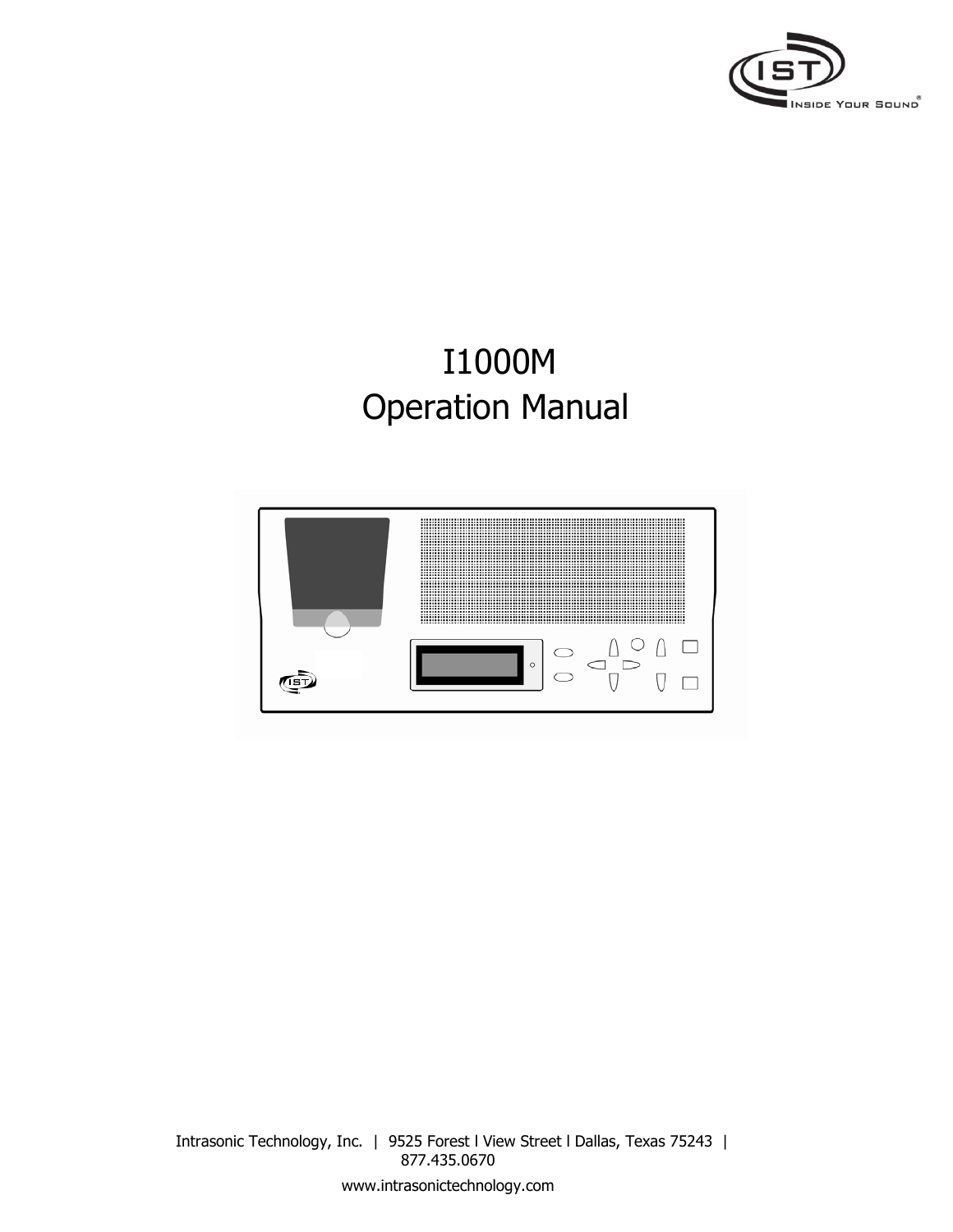

**Table of Contents**

| <b>TOPIC</b>                    |                                                          | Page                     |
|---------------------------------|----------------------------------------------------------|--------------------------|
| Cover                           | <b>Table of Contents</b>                                 | 1<br>$\overline{2}$<br>3 |
| Safety<br><b>FCC</b>            |                                                          | 3                        |
|                                 |                                                          | $\overline{4}$           |
| Introduction<br>System overview |                                                          | 5                        |
| Operation controls              |                                                          | 6                        |
|                                 | 6                                                        |                          |
|                                 | Docking station<br>K1/K2 buttons                         | 6                        |
|                                 | Volume up/down buttons                                   | 6                        |
|                                 | Audio on/off button                                      | 6                        |
|                                 | Up/down & left/right buttons                             | 6                        |
|                                 | Privacy                                                  | 6                        |
|                                 | Listen button                                            | 6<br>6                   |
| <b>Master Settings</b>          |                                                          |                          |
|                                 | Talk button                                              | 6                        |
|                                 | Unlock the door                                          | 6                        |
|                                 | Remote control                                           | 6                        |
|                                 | Clock                                                    | 7                        |
|                                 | Register all stations (required to use all functions)    | 7                        |
|                                 | Assigning numbers to room, patio & door stations         | 7                        |
|                                 | Changing numbers at the room station                     | 8                        |
|                                 | Assigning names to room stations                         | 8                        |
|                                 | Selecting the door chime                                 | 8                        |
|                                 | Door volume<br>Master display brightness                 | 9<br>9                   |
|                                 | Setting privacy at the master                            | 9                        |
|                                 | Mode                                                     | 10                       |
|                                 | Setting the mode for the master, room or patio           | 10                       |
|                                 | AM/FM Radio                                              | 10                       |
|                                 | Setting radio presets                                    | 11                       |
|                                 | Changing input sources                                   | 11                       |
|                                 | Switching between AM and FM radio                        | 11                       |
|                                 | Set treble and bass                                      | 12                       |
|                                 | Auto on                                                  | 12                       |
|                                 | Auto off                                                 | 12                       |
| Room and patio operation        |                                                          | $13 - 14$                |
|                                 | Source                                                   | 15                       |
|                                 | Set                                                      | 15                       |
|                                 | Privacy                                                  | 15                       |
|                                 | <b>Backlight</b>                                         | 15                       |
|                                 | <b>Talk</b><br>Door Talk                                 | 15                       |
|                                 |                                                          | 15                       |
|                                 | Hands free listening<br>Unlock door from master and room | 16<br>16                 |
|                                 | Remote Control (Optional)                                | $16 - 17$                |
| Trouble shooting                |                                                          |                          |
| Warranty                        |                                                          |                          |
|                                 |                                                          | 19                       |

Intrasonic Technology, Inc. | 9525 Forest l View Street l Dallas, Texas 75243 | 877.435.0670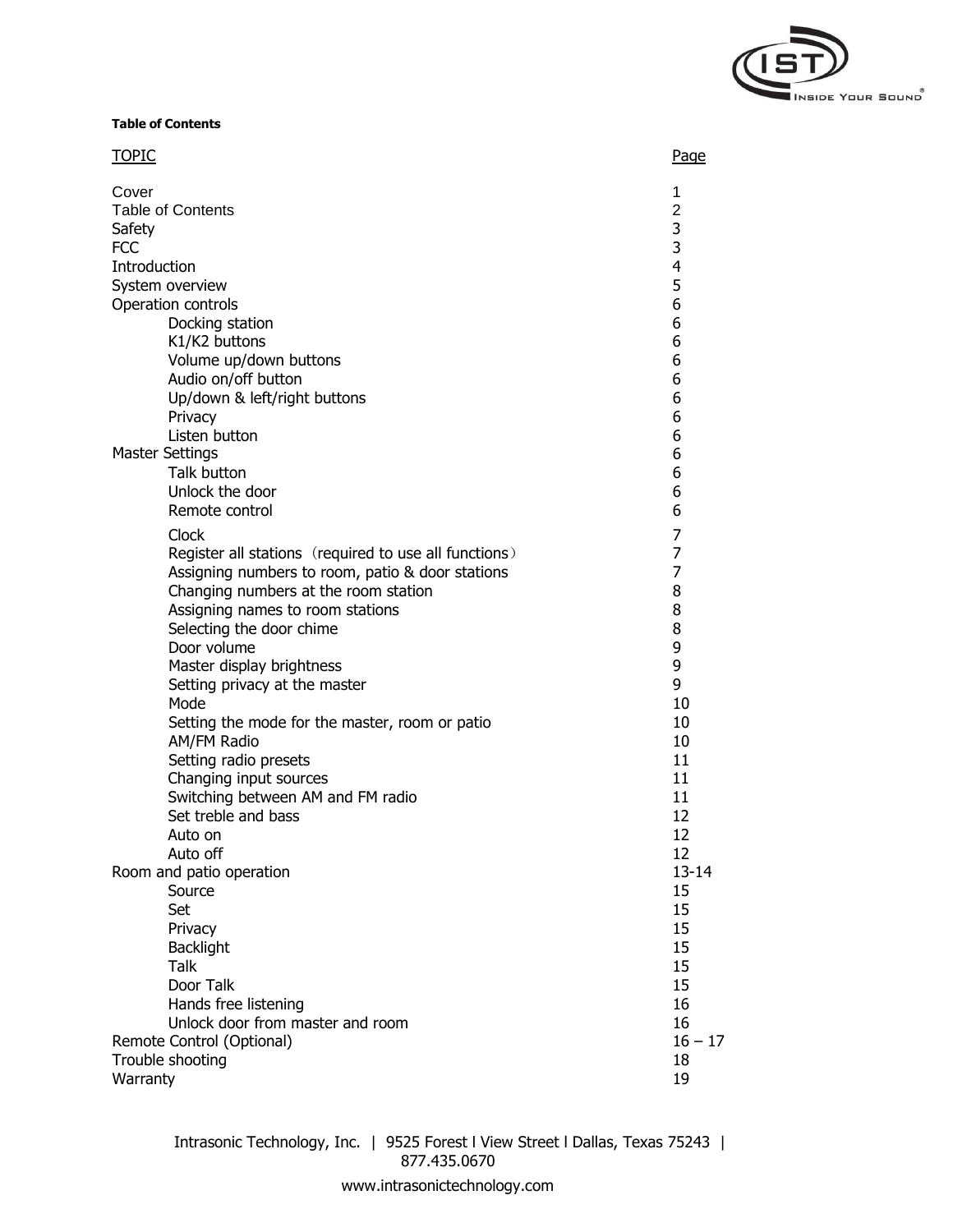

# **Safety**

Please read all instructions carefully before installing the I1000M music communication system.

All components of the I1000M music communications system must be installed by a qualified installer, installation must conform to all local building and electrical codes.

- A. Read these instructions.
- B. Keep these instructions.
- C. Heed all warnings.
- D. Follow all instructions.
- E. Do not use this apparatus near water.
- F. Clean only with a dry cloth.
- G. Do not block any ventilation openings, install in accordance with the manufacturer's instructions.
- H. Do not install near any heat sources such as radiators, heat registers, stoves or other apparatus (including amplifiers) that produce heat.
- I. Only use attachments and accessories specified by the manufacturer.
- J. Do not expose to moisture. This can cause shock hazards or create fire and void the warranty.
- K. Do not service this product yourself. Attempting to service this product may expose you to high voltage and will void the warranty. Please contact a qualified local dealer for service.
- L. Any substitutions of non-Intrasonic Technology products may result in electrical shock or other hazards.
- M. The apparatus should not be exposed to dripping or splashing of liquids. No objects filled with liquids, such as vases, should be placed on the apparatus.

# **FCC**

This device complies with Part 15 of the FCC Rules. Operation is subject to the following two conditions; (1) this devise may not cause harmful interference, and (2) this device must accept ant interference received, including interference that may cause undesired operation.

Warning: Changes or modifications to this unit not expressly approved by the party responsible for compliance could void the users authority to operate the equipment.

Note: This equipment has been tested and found to comply with the limits for a Class B digital device, pursuant to Part 15 of the FCC Rules. These limits are designed to provide reasonable protection against harmful interference in a residential installation. This equipment generates, uses, and can radiate radio frequency energy and, if not installed and used in accordance with the instructions, may cause harmful interference to radio communications. However, there is no guarantee that interference will not occur in a particular installation. If this equipment does cause harmful interference to radio or television reception, which can be determined by turning the equipment on and off, the user is encouraged to try to correct the interference by one or more of the following measures;

- Reorient or relocate the receiving antenna.
- Increase the separation between the equipment and receiver.
- $\Box$  Connect the equipment into an outlet on a circuit different from that which the receiver is connected.
- □ Consult with the dealer or an experienced radio technician for help.

Intrasonic Technology, Inc. | 9525 Forest l View Street l Dallas, Texas 75243 | 877.435.0670 Page 3 of 19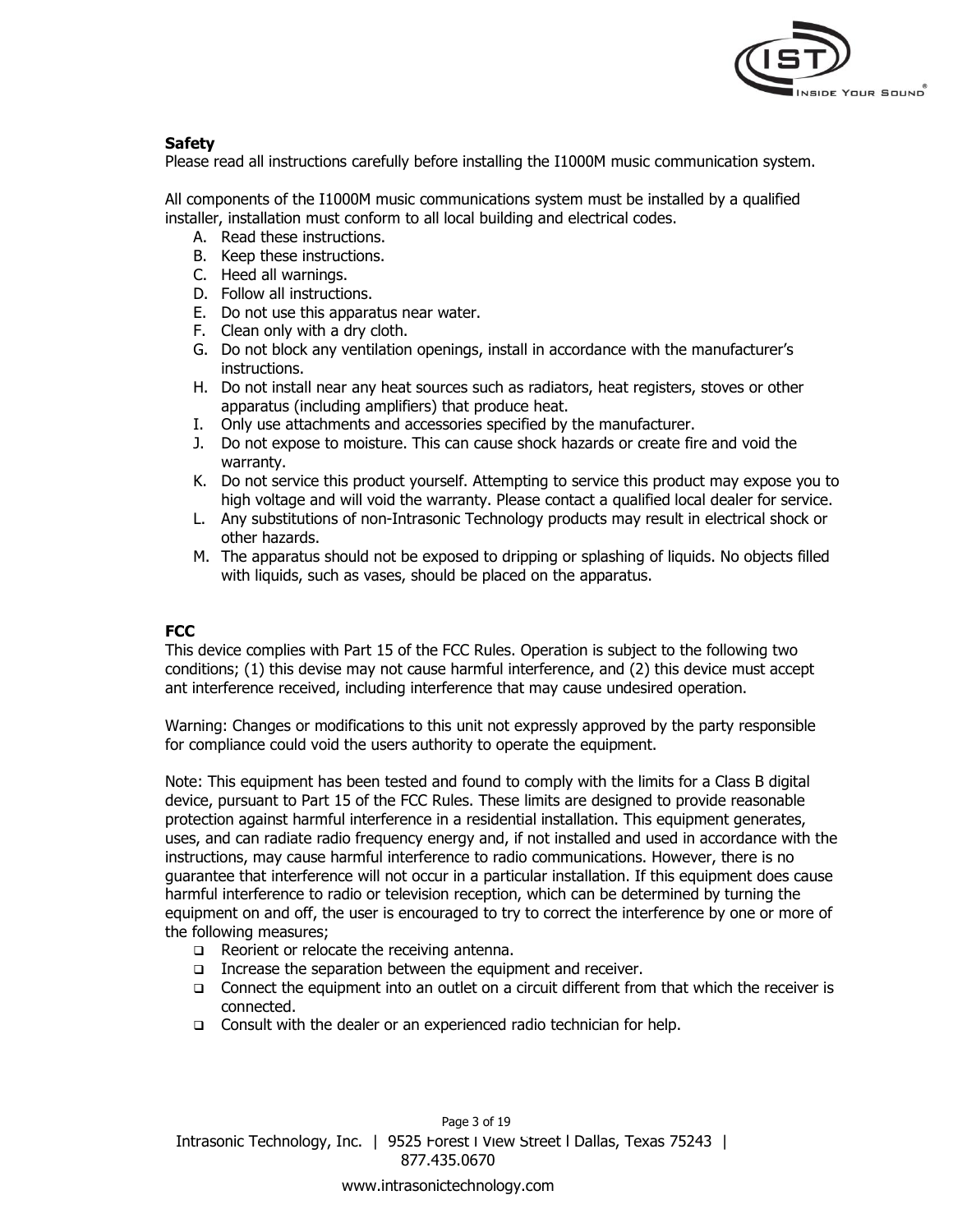

# **Master Station**

# **INTRODUCTION**

The I1000M is a Music and Intercom system that integrates with today's portable music players, with a modern look that compliments any décor. It's a multi sourced system which allows you to select between three music sources. You can listen to your own home entertainment through the auxiliary input throughout your home. The I1000M not only allows you to use your portable hand held players throughout your home, but offers you the comfort and convenience of communication and room monitoring as well. With features like Automatic Selective Call and a full function remote control, it is convenient to use and offers exceptional value.



- 1. Integrated docking station for hand held music players
- 2. Speaker
- 3. K1 button
- 4. Audio on/off button
- 5. Volume up/down buttons
- 6. Listen and talk buttons
- 7. Left/right and up/down arrow buttons
- 8. K2 button
- 9. LCD display

Page 4 of 19

Intrasonic Technology, Inc. | 9525 Forest l View Street l Dallas, Texas 75243 | 877.435.0670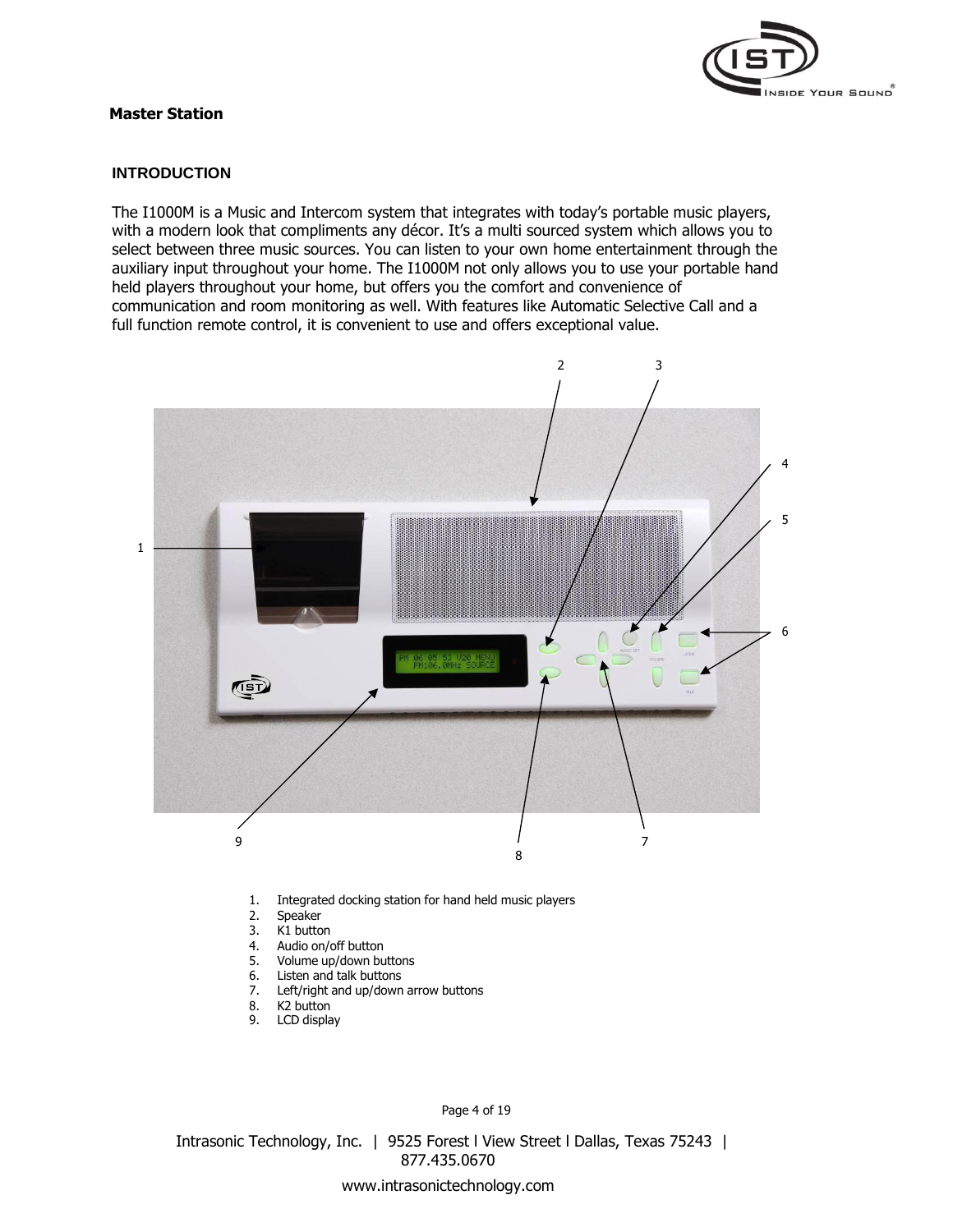

## **System Overview**

I1000M Music Communications System is made up of 5 components.

- □ Master unit
- □ Room stations
- Patio stations
- Door stations
- Auxiliary input wall plate (maximum one per system)

## **Master Unit**

The I1000M Master unit allows control of the music and intercom functions. It enables you to set the system music and intercom volume levels, bass and treble levels for the radio, clock settings, privacy settings and more. The integrated docking station allows you to play any portable music source at the master. External 30 watt 8 ohm ceiling and in-wall speakers (optional equipment) can be connected directly off the master station for improved sound quality. The master allows you to play music from the radio, local line source (3.5mm jack) and the auxiliary input wall plate. It is recommended to add only two speaker's maximum to each station wired in series.

## **Room Station**

The I1000R room station is designed for indoor use. It will provide intercom, radio and input for any portable music source. You can communicate and monitor other stations including the master. Door communications can also be answered from room stations as well as the master and patio. External 30 watt 8 ohm ceiling and in-wall speakers (optional equipment) can be connected directly off any room station for improved sound quality. The room station allows you to play music from the radio, its local line source (3.5mm jack) and the auxiliary input wall plate.

## **Patio Station**

The I1000P outside station is weather resistant. It is designed to require some protection from the weather. The patio station can provide intercom communication and radio music. The system door chime will sound at the patio station so guests will not be missed.

# **Door Station**

The I1000D door station is designed to require some protection from the weather. It will allow communication with the master, room and patio stations and verify who is there before opening the door. With the optional door release mechanism, the door can be unlocked from any room of the home that has a room station installed.

# **Auxiliary Input Wall Plate**

The AUXWP wall plate allows the input of most any music sources into the system and broadcast music to any room or patio that has a system station. This source can be a CD changer, portable music device or optional radio device.

Note: There can only be one Auxiliary Input Unit installed per system.

Page 5 of 19

Intrasonic Technology, Inc. | 9525 Forest I View Street I Dallas, Texas 75243 | 877.435.0670 [www.intrasonictechnology.com](http://www.intrasonictechnology.com/)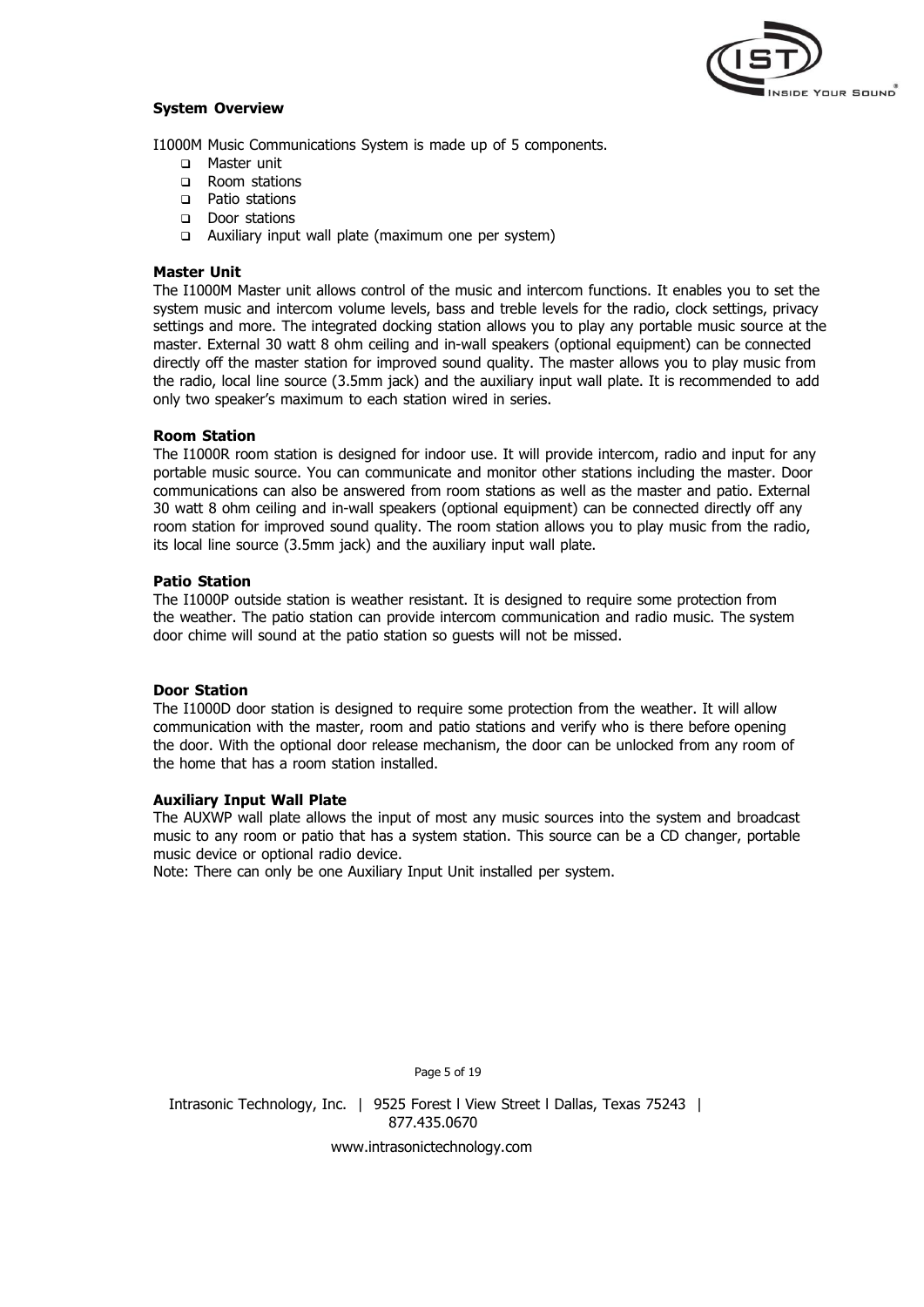

# **Operation Controls**

# **Integrated Docking Station**

Located on the left side of the master, behind the plastic door, plug in any hand help music device into master docking station by using a 3.5mm plug from the hand held device. The hand held device can also be charged by plugging it into the USB or fireware port provided in the docking station. Most hand held devices will fit inside the docking compartment along with all the cables. Select **LOCAL** source and the hand held device will play through the master unit.

Note: With the changing technology, we cannot guarantee all handheld music players will charge in the USB or firewire port.

# **K1/K2 Buttons**

The K1/K2 buttons are located just to the right of the LCD display on the master. These keys are multi-functional that are used in conjunction with the LCD display. This allows programming of names, setting time and many more functions.

# **Volume Up/Down Buttons**

The up/down volume buttons control the volume of the master unit.

# **Audio On/Off Button**

The audio on/off feature is used to conveniently turn the system music ON or OFF at all units simultaneously. This does not affect the intercom function.

# **Up/Down and Left/Right Buttons**

These buttons are designed for multi functions such as the following features;

Up/Down Buttons

- □ Scrolling the menu content
- □ Changing the AM/FM tuner presets
- □ Changing characters

# Left/Right Buttons

- **D** Moving the display cursor
- □ Changing the radio frequency

# **Privacy**

The privacy feature will prevent the station from being monitored. This feature is to ensure privacy at the location.

# **Listen Button**

The listen button is used for hands free operation for the receiving side of the call. By pressing and holding the listen button the hands free operation will activate.

# **Talk Button**

The talk button is used to communicate with room, patio and door stations. Door communication will only be heard at the door station that rang. After the talk button is pressed (this is an all broadcast) and once the responding station has pressed their talk button within 25 seconds, the selective call feature is activated. This means all stations not on this call will return to the music they were listen to before the first call.

# **Unlock the Door**

The unlock door feature allows you to unlock any door from the master or room unit. Only the door you are in communication with will be unlocked. This optional feature is only available when installed.

# **Remote Control**

The remote control can perform many features including activation of the talk and listen functions. And you can selectively call a room or patio by using the station number or unlock the door when this feature is installed.

> Intrasonic Technology, Inc. | 9525 Forest l View Street l Dallas, Texas 75243 | 877.435.0670 Page 6 of 19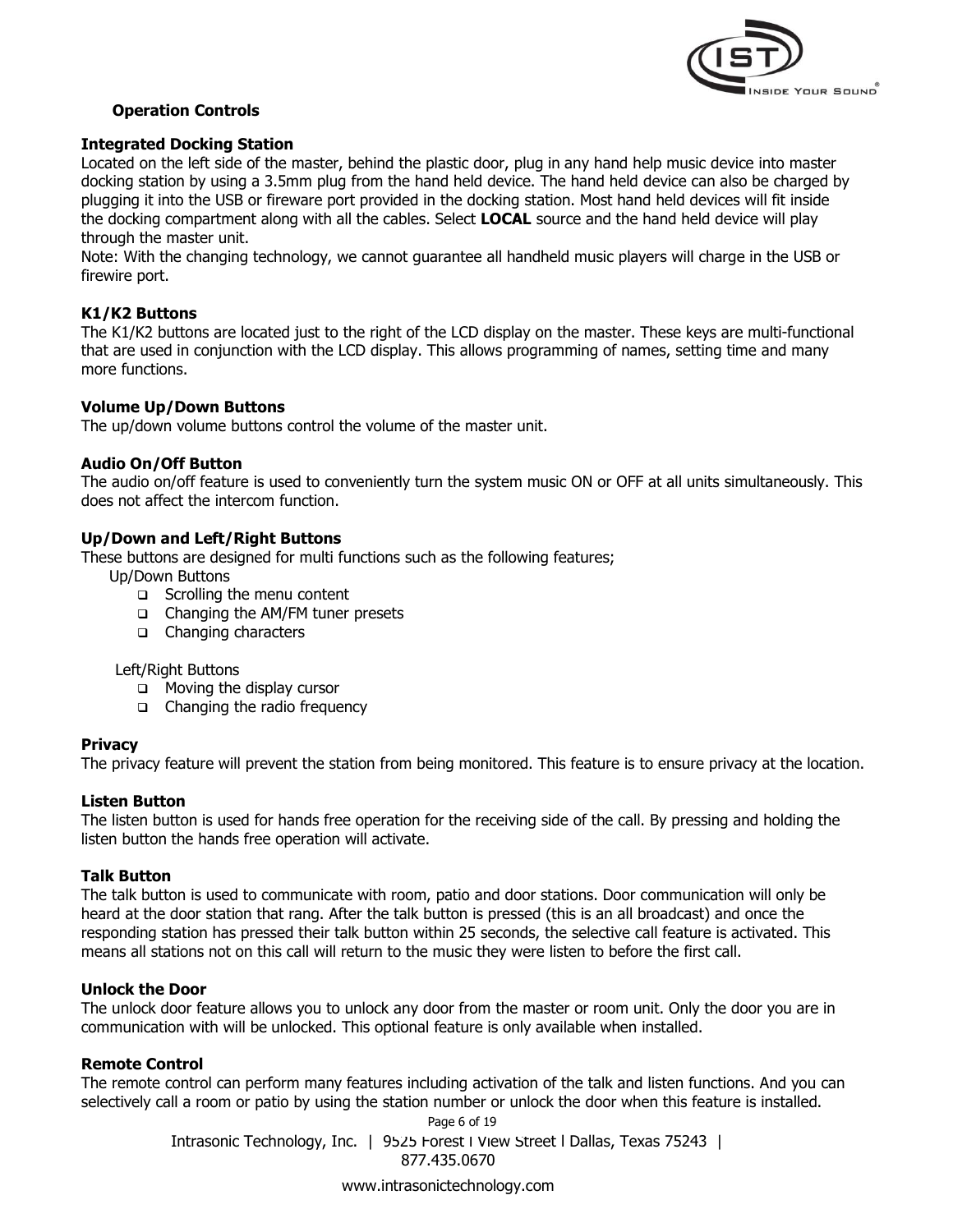

# **MASTER SETTINGS**



#### **Clock**

#### To set press K1 for MENU

Use the up/down arrow buttons to scroll through the menu until **SYSTEM**is displayed Press PROG K2 and use up/down arrow buttons until **SET CLOCK** is displayed and press K2 PROG The \* will be next to the 12H or 24H, use the up/down arrow buttons to select 12 or 24 hour clock Press the left/right arrow buttons to set the \* next to the AM or PM mark, use the up/down arrow buttons to select AM or PM Press the left/right arrow buttons to set the \* next to the hours, use the up/down buttons to set the hours to the correct time Press the left/right arrow buttons to set the \* next to the minutes, use the up/down buttons to set the minutes to the correct time Press K2 *ENTER* to exit clock setup



#### **Register All Stations**

Before you can take advantage of all the features that the I1000M offers, you will need to register all units. Press K1 for MENU

Scroll through the system using the up/down arrow buttons and select PROG with K2

Scroll the registry using the up/down arrow buttons and select PROG with K2

Select the stations you would like to register using the up/down arrow buttons and pressing K2 for  $ENTER$  For example You can select to register all the room stations by selecting REG ROOM

After pressing K2,  $EMTER$  the system will automatically count the available room stations connected to the system Repeat these steps for the patio and door stations



#### **Assigning numbers to Room, Patio and Door Stations** (at the master)

Press K1 button and scroll the menu using the up/down arrow buttons. Select ROOM UNIT and press ENTER K2 Scroll the up/down arrow button until you reach the station you want to assign a number to. Press the K2 button PROG. The I1000M will automatically assign a number to the room unit. You can change this number by selecting PROG K2. The display will indicate  $SETMOS$  by pressing K2.

Use the up/down arrow buttons and the left/right arrow buttons to assign the number of your choice.

#### Press *ENTER* button K2

Repeat these steps for all room, patio and door stations

This process is more easily done at each individual station, see **Changing Numbers at the Room Stations**

Page 7 of 19 Intrasonic Technology, Inc. | 9525 Forest l View Street l Dallas, Texas 75243 | 877.435.0670 www.intrasonictechnology.com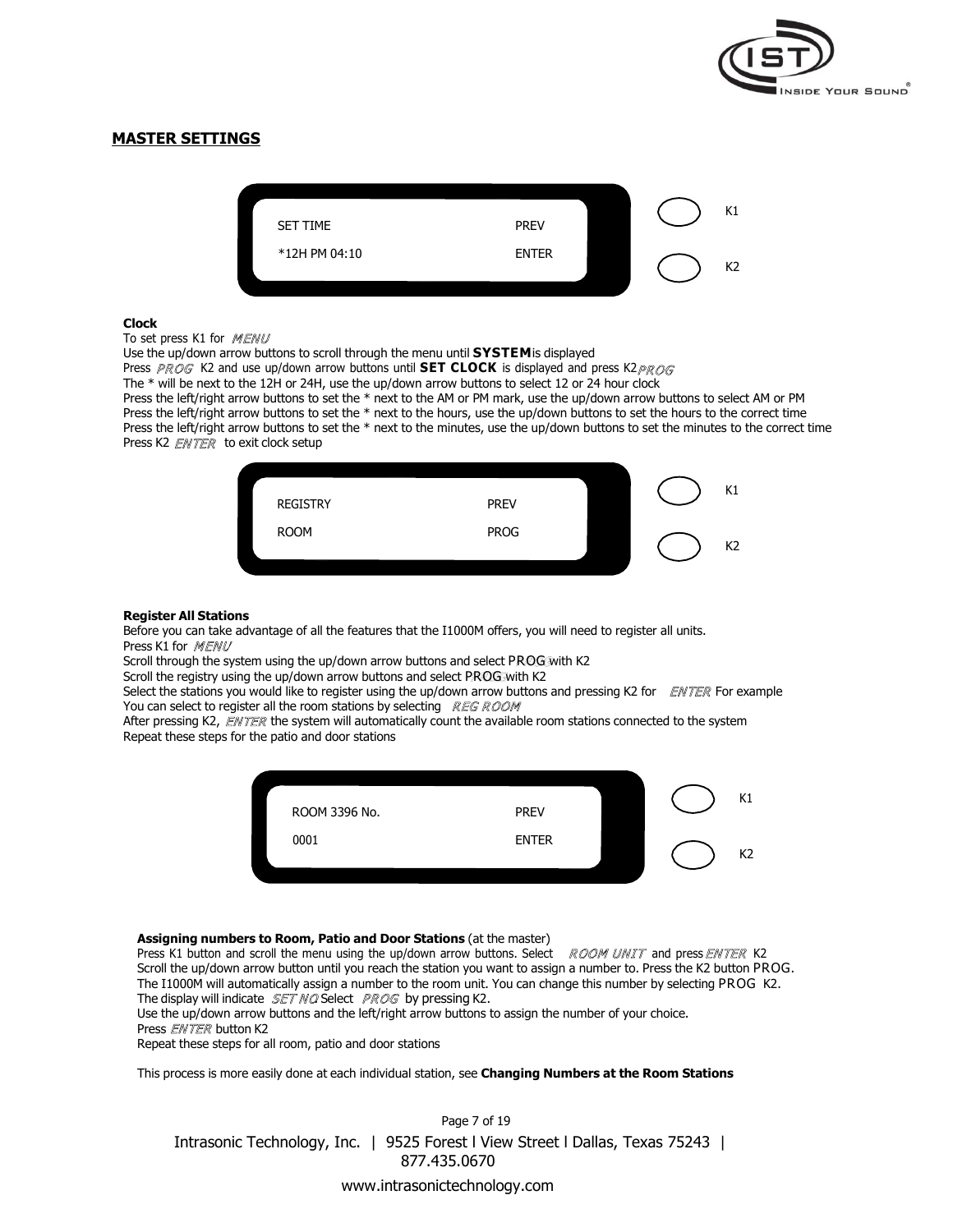



#### **Changing Numbers at the Room Stations**

At the master, press K1 MENU

Scroll the up/down arrow buttons to **SYSTEM**, press K2 **PROG**

Scroll the up/down arrow buttons to **EN.SET NO**, press K2 **PROG**

Scroll to ON press K2 to ENTER

This gives room stations authority to change room station numbers

At the room station, press and hold SET button for 5 seconds, the default station no should appear with the last digit blinking Using the VOLUME up/down buttons, select the number for this digit

Using the SOURCE button select another digit and again using the VOLUME up/down buttons select the number for this digit Once the new station number has been selected, press the SET button to memorize this number in the system. Repeat these steps for all room and patio stations

Once this feature is on you can now change the room or patio stations from the individual locations.

The master station number will always default to 0.



#### **Assigning Names to Room Stations**

#### Press K1 for MENU

Scroll to ROOM UNIT using the up/down arrow buttons and select PROG with the K2 button Select the room by using the up/down arrow buttons and select **PROG** with the K2 button Scroll to *SET NAME* using the up/down arrow buttons and select **PROG** with the K2 button Use the up/down arrow buttons to change the characters and the left/right buttons to move to the left or right Once the name of the room station has been completed, select  $ENTER$  by pressing the K2 button Repeat these steps for each room, patio and door station.

There are a maximum of 8 characters available.



## **Selecting Door Chime**

#### Press K1 for MENU

Scroll using the up/down arrow buttons to DOOR UNIT and select PROG using the K2 button Using the UP/down arrow buttons scroll to the door station and select **PROG** with the K2 button Using the up/down arrow buttons scroll to  $\mathcal{SETRMGS}$  and select **PROG** using the k2 Button Using the up/down arrow buttons choose the ring tone and select **ENTER** with the K2 button

Page 8 of 19 Intrasonic Technology, Inc. | 9525 Forest l View Street l Dallas, Texas 75243 | 877.435.0670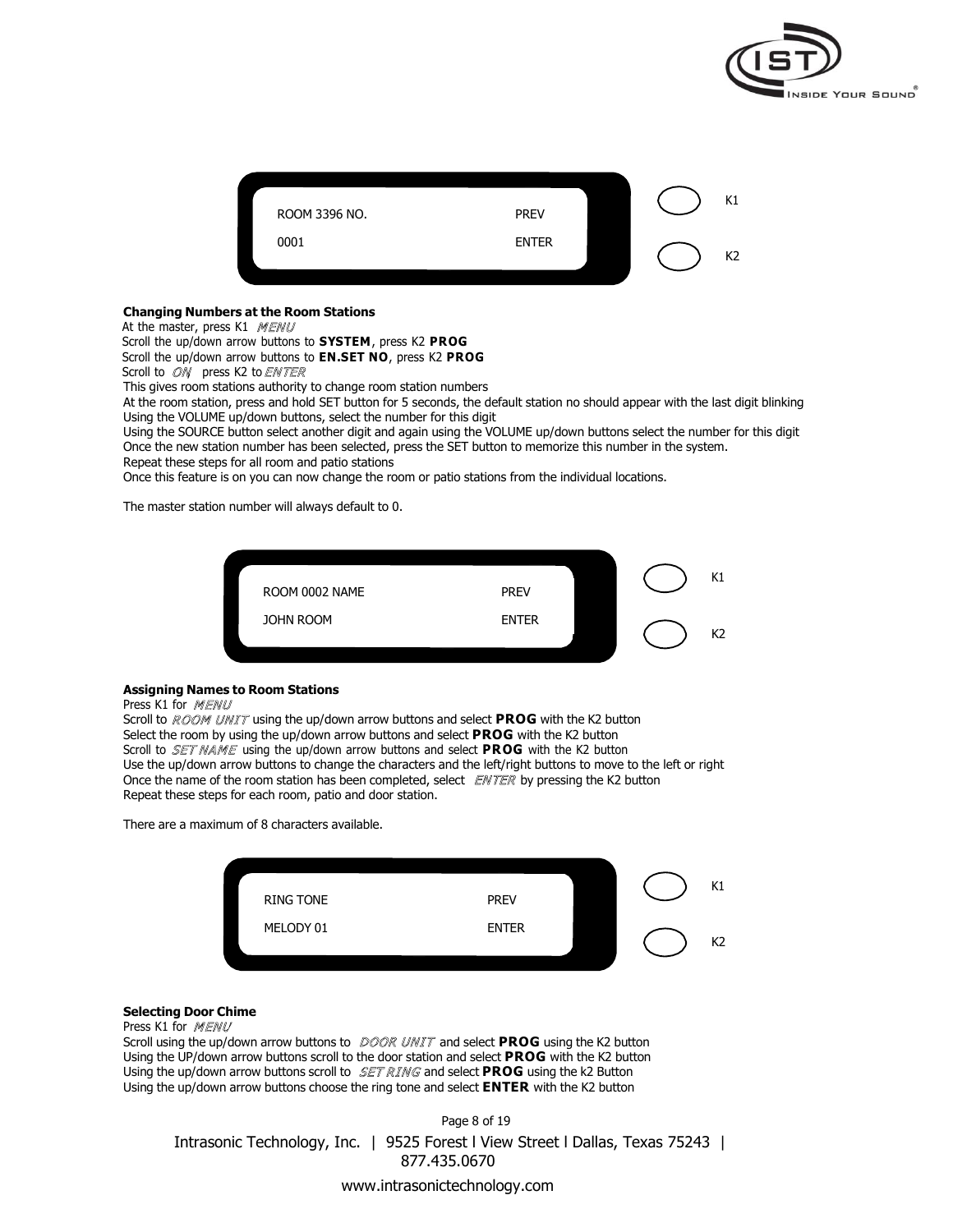



## **Door Volume**

Press K1 for MENU

Scroll to DOOR UNIToption using the up/down arrow buttons, select PROG with theK2 button Using the up/down arrow buttons scroll to the door station and select **P R OG** with the K2 button Using the up/down arrow buttons scroll **SET VOL** and select **PROG** with the K2 button Using the up/down arrow buttons change the volume level to the desired volume and select  $EWTER$  with the K2 button Note: This will only change the intercom volume at the door station



#### **Master Display Brightness**

Press K1 button for MENU

Scroll to *MASTER* using the up/down arrow buttons and select PROG with the K2 button Using the up/down arrow buttons scroll to **BRIGHTNESS** and select **PROG** with the K2 button Using the up/down arrow buttons choose between **OFF**, **LOW** or **HIGH** brightness Select **ENVER** with the K2 button



#### **Setting Privacy at Master**

Press the K1 button for MENU

Scroll to MASTER option using the up/down arrow buttons and select PROG with the K2 button Using the up/down arrow buttons scroll to *SET PRIVACY* and select PROG with the K2 button Using the up/down arrow buttons scroll between ONor OFF and select choice by pressing ENTER with the K2 button

Selecting  $\mathcal{O}N$  will enable the privacy mode at the master only.

Intrasonic Technology, Inc. | 9525 Forest l View Street l Dallas, Texas 75243 | 877.435.0670 Page 9 of 19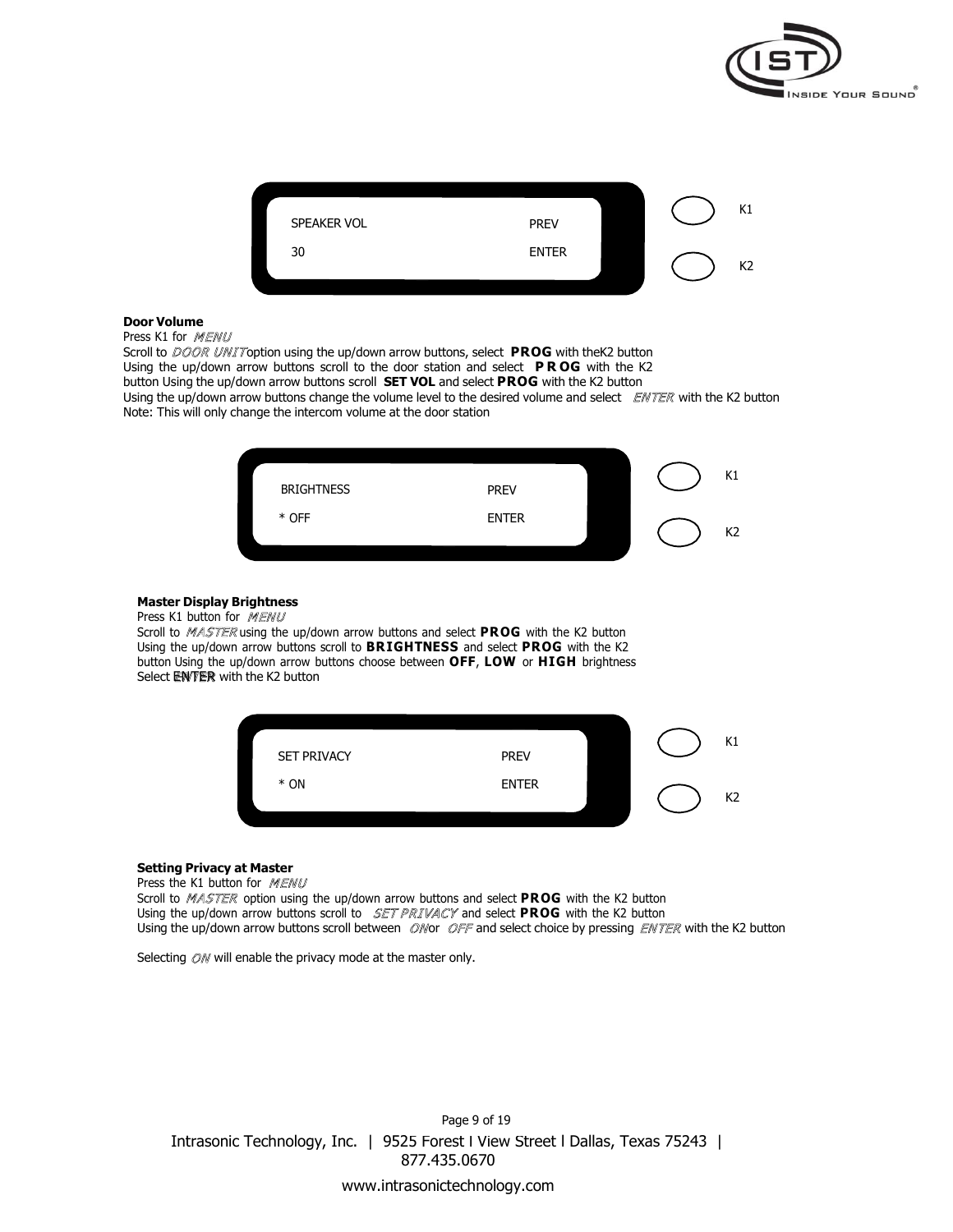

#### **MODE**

The mode will tell the master, room or patio what functions to activate. There are six (6) mode settings that may be chosen. Normal mode is considered the standard setup.

- 1. Normal Intercom with music
- 2. Intercom Only Intercom only with no music
- 3. Music Only Music only with no intercom
- 4. Monitor Monitor with no music or intercom
- 5. Monitor (OR) Monitor override gives the ability to talk into a monitored room
- 6. Off This turns off all modes



#### **Setting the mode for Master, Room or Patio** Press K1 button for MENU

Scroll to MASTER using the up/down arrow buttons and select PROG with the K2 button Using the up/down arrow buttons scroll to  $SET MODE$  and select **PROG** with the K2 button Using the up/down arrow buttons scroll the mode settings and select **ENTER** with the K2 button for your choice Repeat these steps choosing ROOM or PATIO to select different modes at individual room and or patio stations.



#### **AM/FM Radio**

Selecting a radio station at the master **Manual Scan** Press left/right arrow buttons for scanning manually **Auto Scan** Press left/right arrow buttons and hold for two (2) seconds for auto scanning

Page 10 of 19

Intrasonic Technology, Inc. | 9525 Forest l View Street l Dallas, Texas 75243 | 877.435.0670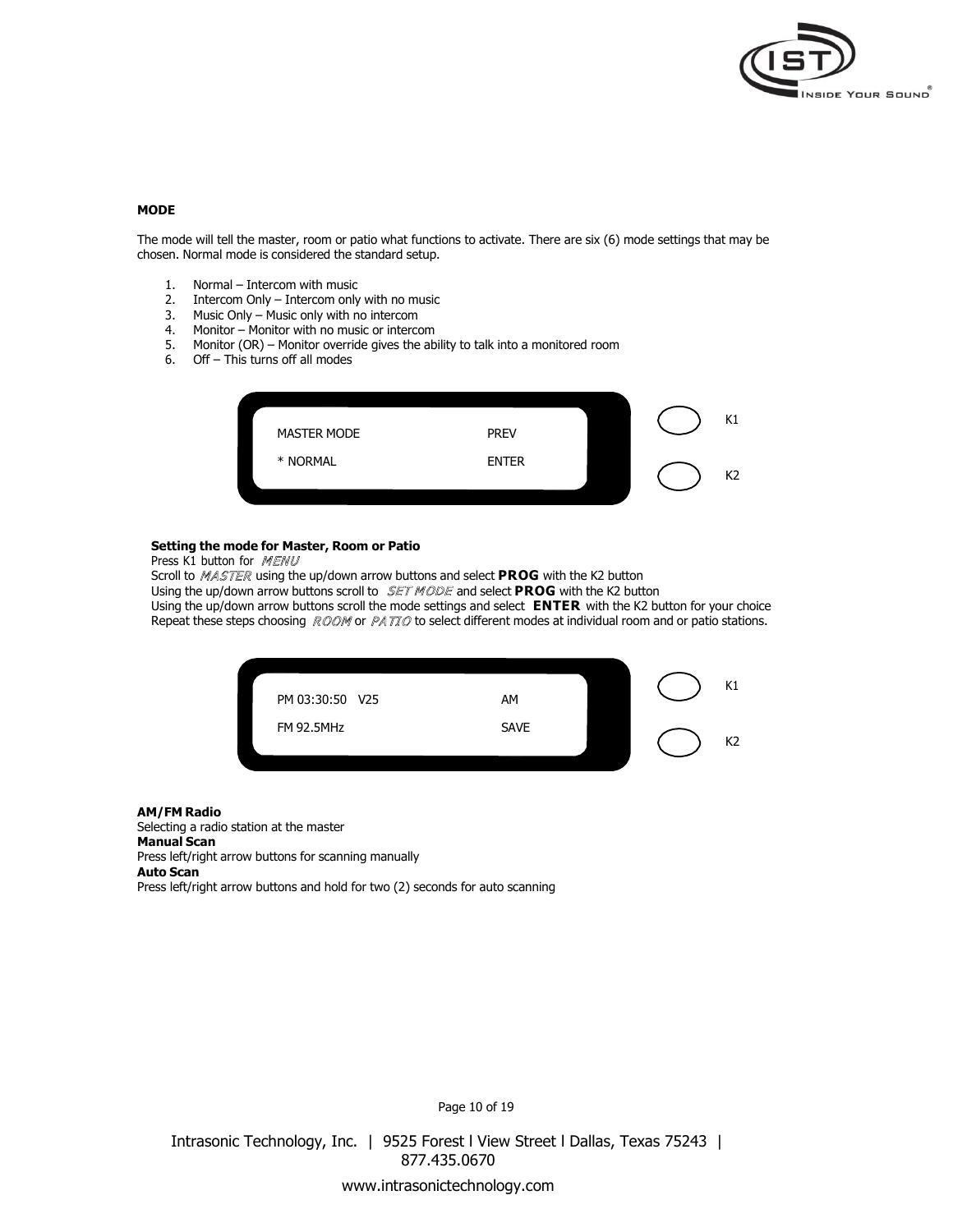



#### **Setting Radio Presets**

Press left/right arrow buttons until the desired station has been reached

Press K2 to  $SAVE$  this station

Select the preset number with the up/down arrow buttons and select  $ENTER$  with the K2 button



## **Changing Input Sources**

Press the K2 button for **SOURCE**

This will display the next available source in the lower right corner of the display

Press the K2 button to select the next available source and repeat until the source desired is displayed on the lower left side of the display



## **Switching Between AM and FM Radio**

Press K2 for SOURCE

This will display the next available frequency ( $AM$  or  $FM$  ) in the top right corner of the display Press the K1 button to select the next available frequency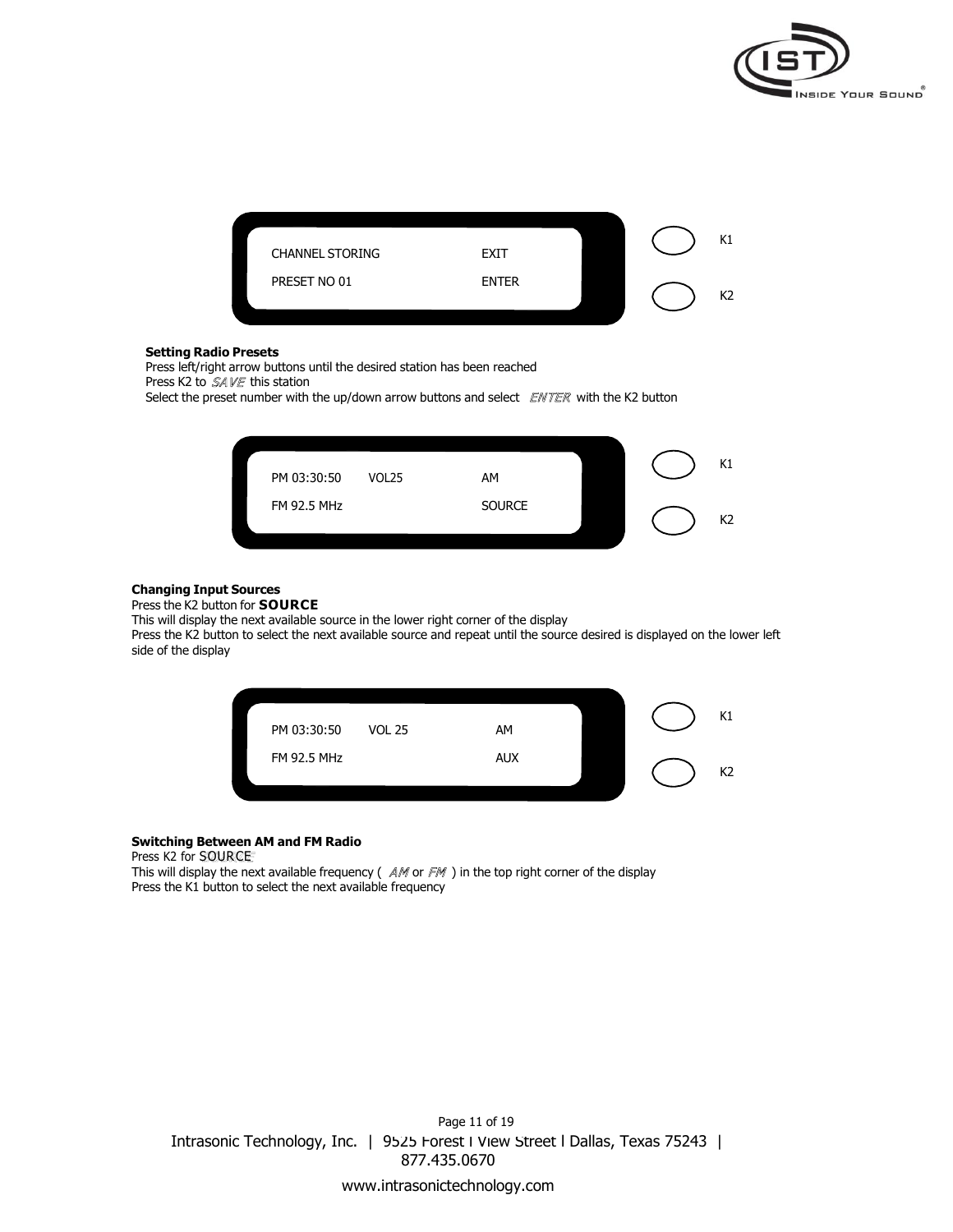

| <b>SET BASS</b> | <b>PREV</b>  | K1 |
|-----------------|--------------|----|
| $+01$           | <b>ENTER</b> | K2 |

### **Set Bass and Treble**

Press K1 Button for MENU

Scroll to the SYSTEM using the up/down arrow buttons and select PROG with the K2 button Using the up/down arrow buttons scroll to **RADIO TONE** and select **PROG** with the K2 button Using the up/down arrow buttons scroll to **SET BASS** and select **PROG** with the K2 button Using the up/down arrow buttons change the bass level and select **ENTER** with the K2 button

Repeat these steps choosing SET TREBLE to change the treble level



## **Auto On**

To set the auto on, press K1 MENU Press the up/down arrow buttons until **SYSTEM** appears and press K2 **PROG** Press the up/down arrow buttons until **AUTO** appears and press K2 to **PROG** Press the up/down arrow buttons until **AUTO** ON appears and press K2 **PROG** Using the left/right and up/down arrow buttons, set the desired time you want the system to come on When the correct on time is set press K2 to  $ENTER$  this time Scroll the up/down arrow buttons until Auto On appears



#### **AUTO OFF**

To set the auto off function, start from the last step in **Auto On** section above Press K2 for *ENTER* 

Using the left/right and up/down arrow buttons, set the desired time you want the system to turn off When the correct off time is set, press K2 to  $ENTER$  this time

Page 12 of 19

Intrasonic Technology, Inc. | 9525 Forest l View Street l Dallas, Texas 75243 | 877.435.0670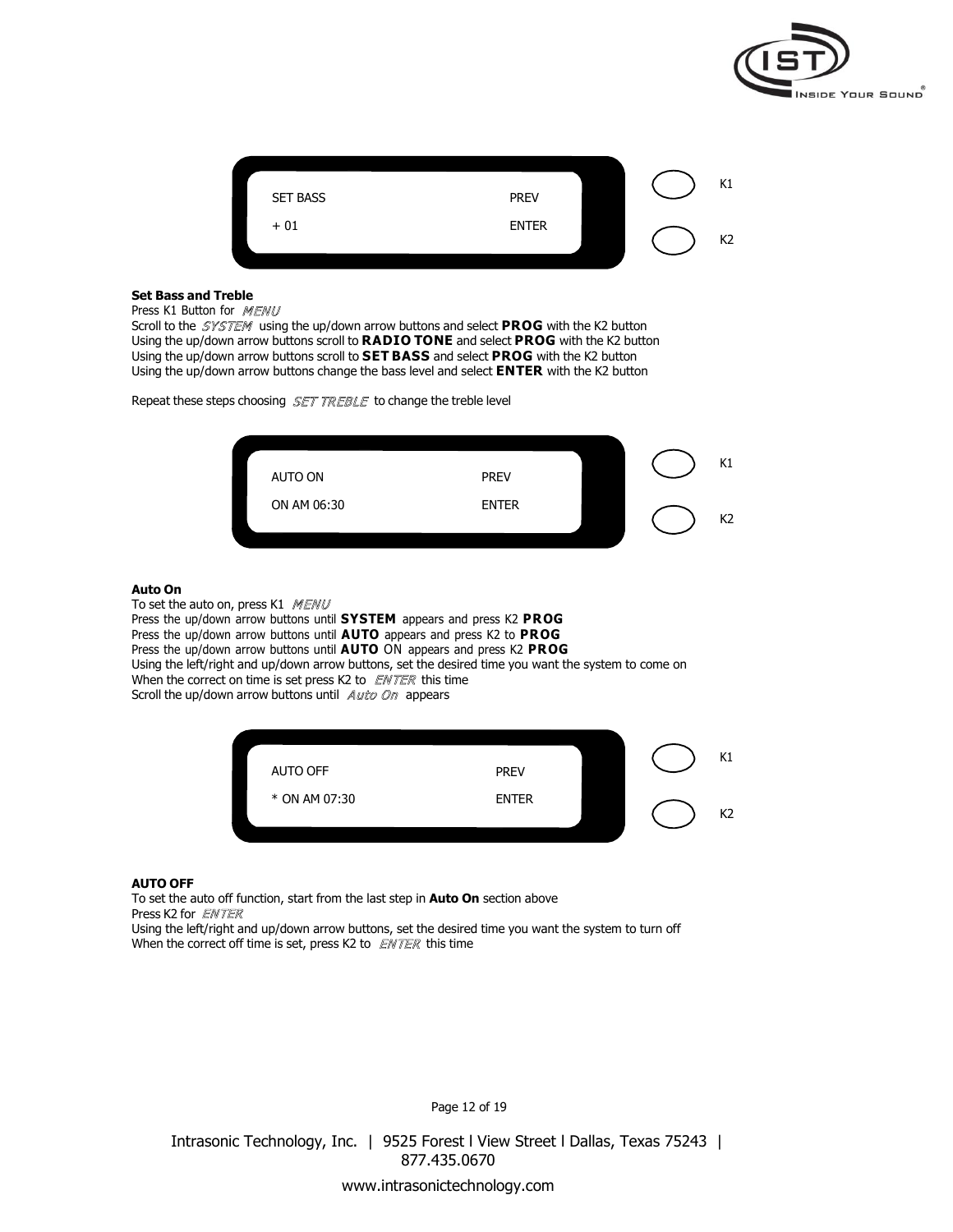



1

- 1. Speaker
- 2. LCD display
- 3. Listen button
- 4. Talk button
- 5. Volume up and down buttons
- 6. Source selection button
- 7. Set and door release button
- 8. 3.5mm local music input jack (on bottom of station)

Intrasonic Technology, Inc. | 9525 Forest l View Street l Dallas, Texas 75243 | 877.435.0670 www.intrasonictechnology.com Page 13 of 19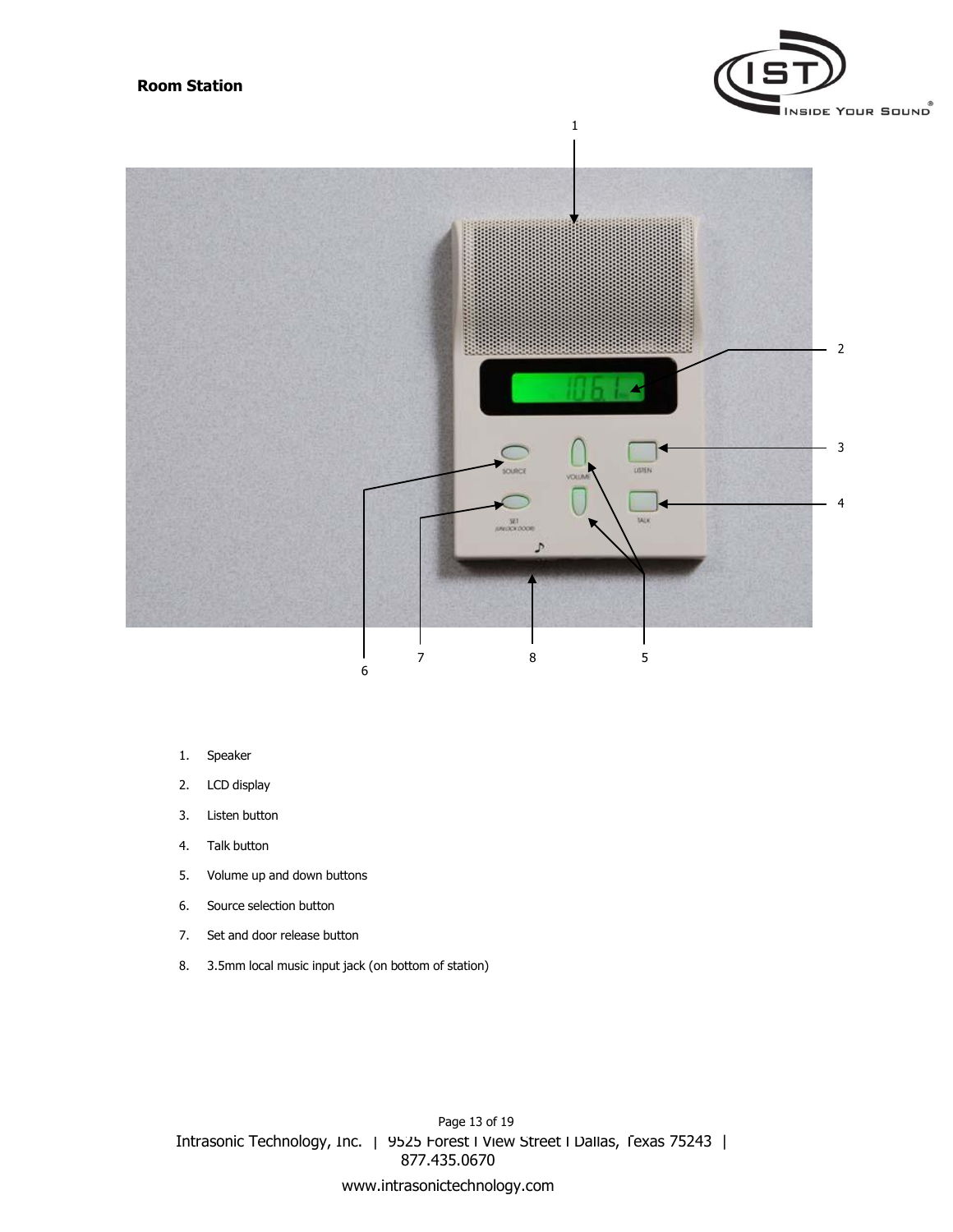(Optional)





- 1. Door release button
- 2. Mute button
- 3. Line in (source)
- 4. Local input select
- 5. AM radio select
- 6. FM radio select
- 7. Volume up
- 8. Listen button
- 9. Talk button
- 10. Monitor
- 11. Volume down
- 12. Radio preset select
- 13. Privacy
- 14. Station number select 0-9
- 15. Patio
- 16. Clear

Page 14 of 19

Intrasonic Technology, Inc. | 9525 Forest l View Street l Dallas, Texas 75243 | 877.435.0670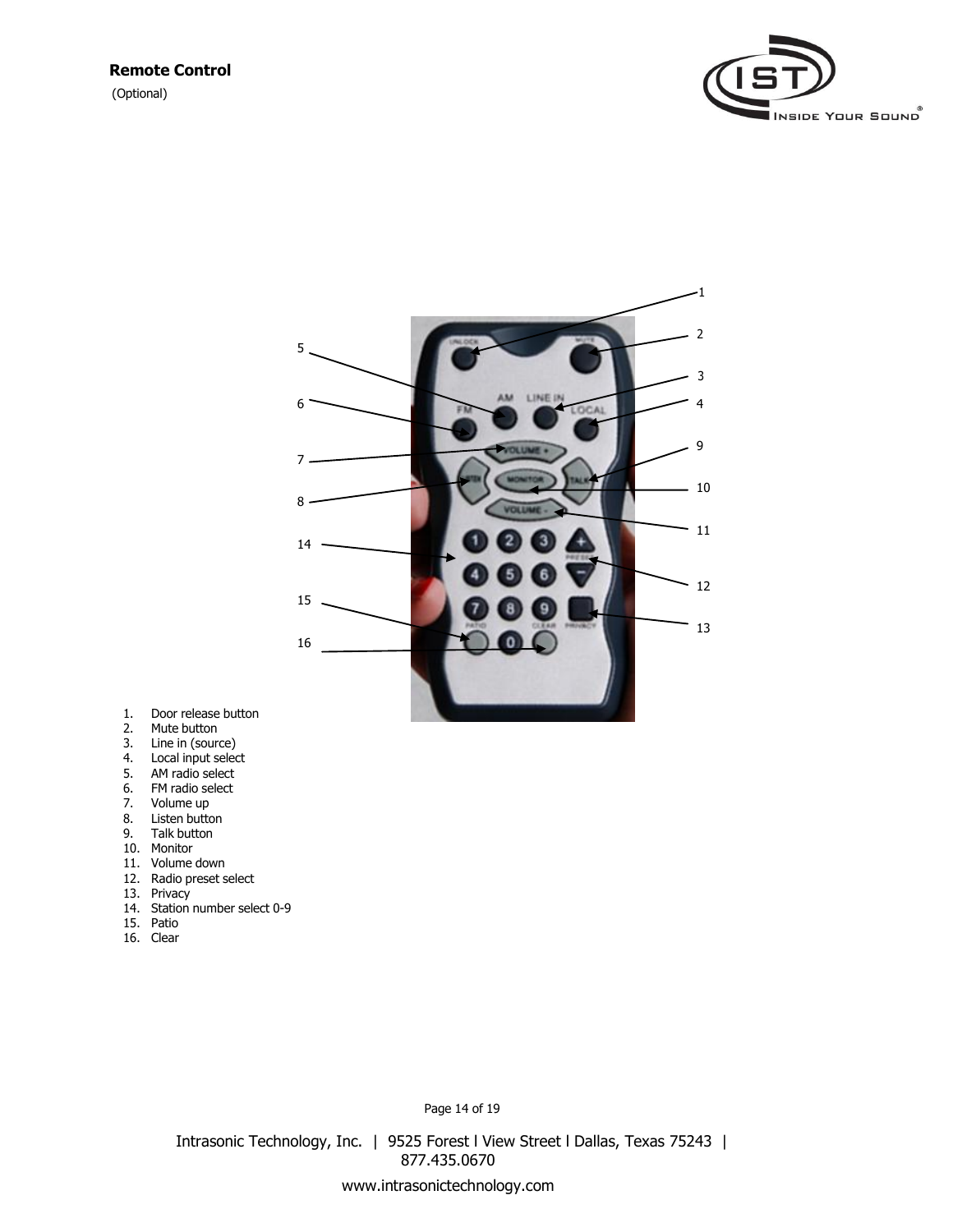

## **ROOM AND PATIO OPERATION**

# **SOURCE**

This enables you to change the source for each room separately. There are **RADIO**, **LINE IN** and **LOCL** to choose between.

- $\Box$  Radio AM/FM radio is distributed from the master
- Line In Line in is distributed from the Auxiliary Input Unit (AUXWP) or docking station input if master is set to Broadcast
- LOCL Local input is distributed from the 3.5mm jack located on the bottom of all room and patio stations.

# **SET**

The set button is a multi-function button that can be used to change radio stations to turning on the privacy feature.

- Change Radio Stations
	- □ Make sure the source is set to AM/FM radio
	- $\Box$  Press the set button once to display the current radio station
	- Press the set button again until radio station is flashing. The flashing will last for five seconds
	- $\Box$  Use the volume up/down buttons to change radio stations
	- Press and hold the volume up/down buttons to auto scan radio stations

## Change AM/FM

- $\Box$  Press the set button once to display radio station
- Press the set button twice to display AM/FM flashing. The flashing will last for five seconds
- □ Use the Volume up/down to toggle between AM/FM

# Scan Preset Radio Stations

- $\Box$  Press the set button once to display the radio station
- Press the set button once to display preset until flashing. The flashing will last for five seconds
- $\Box$  Use the volume up/down buttons to scan preset radio stations

## **Privacy**

- **Press and hold the set button for two seconds**
- $\Box$  Privacy will flash in the left corner of the display
- $\Box$  Use the volume up/down buttons to toggle between on/off
- **D** Press the set button
- **Press the source button**

## **Backlight**

- □ Press and hold the set button for two seconds
- $\Box$  Privacy will flash in the left corner of the display
- $\Box$  Press the set button again until the backlight begins to flash
- □ Use the volume up/down buttons to toggle between HIGH, LOW or OFF
- **Press the set button**
- **p** Press the source button

## **Talk**

- $\Box$  Press the talk button and hold to activate the intercom
- Speak into the speaker in a normal voice and hold the talk button until finished
- Once the intercom call has been answered (within 25 seconds) the system will automatically go into a select call mode (a private conversation between the two rooms) All other rooms will return to the music they were playing before the intercom was activated

## **Door Talk**

Page 15 of 19

IntraSonic Technology, Inc. | 9525 Forest l View Street l Dallas, Texas 75243 | 877.435.0670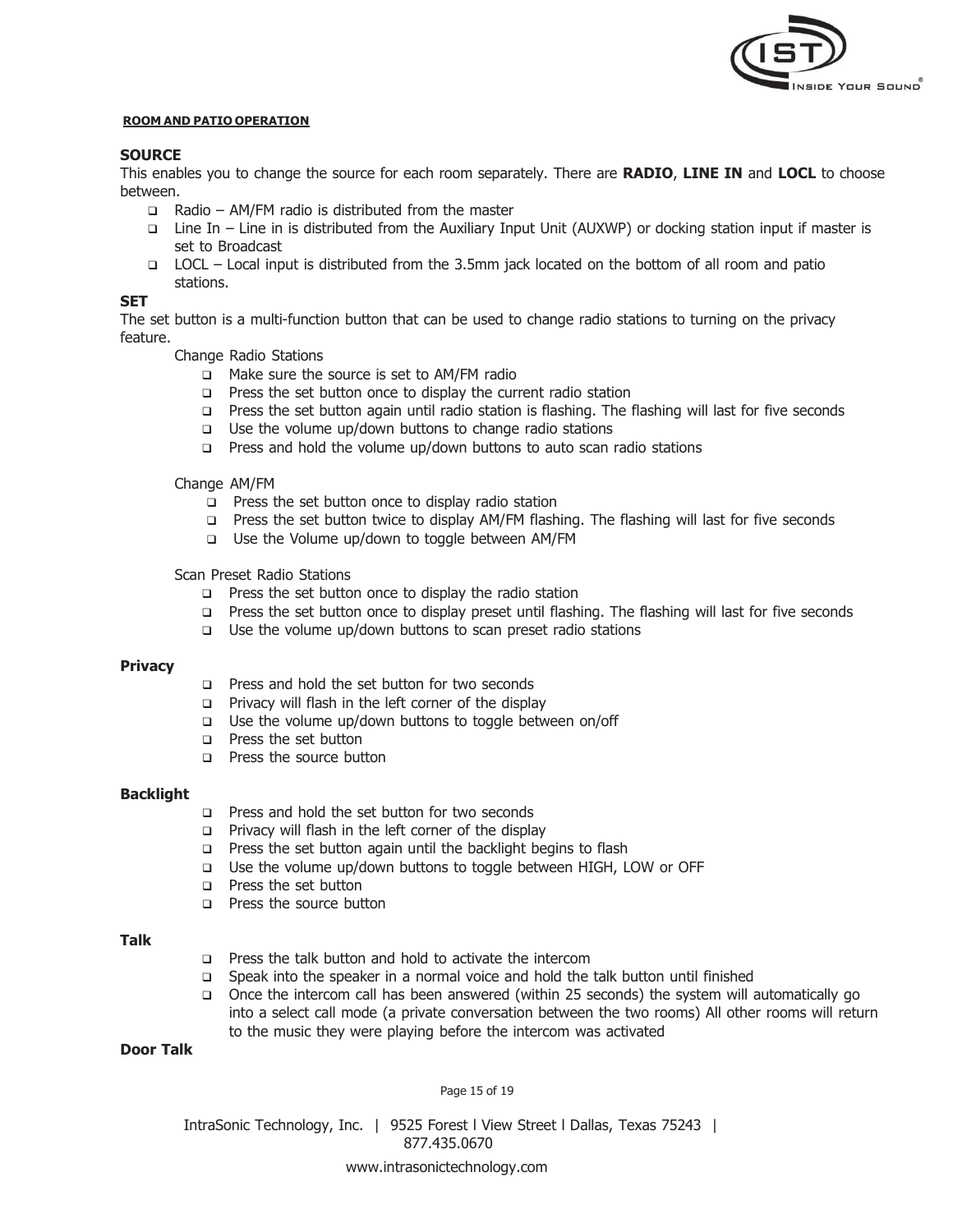

# **Hands Free Listening**

- **Press and hold the listen button to activate the hands free operation. By holding the** listen button the second party does not need to press their talk button.
- $\Box$  Hold the listen button until the conversation has ended

# **Unlock Door From Master** (Optional feature)

- Once the door chime has been activated, UNLOCK DOOR will be on display
- $\Box$  Press the K1 button to unlock the door. It is recommended for safety reasons that you verify who is at the door before using the UNLOCK feature.
- $\Box$  The door will lock automatically. The delay of the auto door locking will depend on the delay setting programmed in the door release unit, (I1000DR). Contact your installer for more information.

# **Unlock Door From Room Station** (optional Feature)

- Once the door chime has been activated the UNLOCK DOOR button (same as SET button) may be used. For safety reasons it is recommended that the you verify who is at the door before using the UNLOCK feature.
- **Press the UNLOCK DOOR button momentarily**
- □ The door will automatically lock. The delay of the auto door locking will depend on the delay setting programmed in the door release unit, (I1000DR). Contact your installer for more information.

# **Remote Control (Optional)**

Talk Button

- □ Point the remote at the master, room or patio station. Then press the talk button on the remote to initiate an intercom call to all other stations.
- $\Box$  Press the talk button again to end.
- Once the call has been answered (within 25 seconds) the call will automatically go into the select call mode. All other stations not on this call will go back to the music they were listening to before the call was initiated.

Selective Call

- $\Box$  Point the remote at the master or room station then press the number of the station you want to call and press the talk button to initiate the call. Press talk again when finished talking.
- Once the call has been answered the private communication will be active for 25 seconds.
- $\Box$  To talk to the patio press the patio button, then the patio station number button and then the talk button on the remote. Always end by pressing the talk button when through talking.

Door Talk

- Once the door bell has rung, press talk on the remote to activate the door talk and press talk again to activate door listen.
- $\Box$  Press the listen button to cancel this communication

# All Listen

- $\Box$  Point the remote at the room station then press the listen button for the all listen feature.
- $\Box$  The listen feature will be active until you press the listen button again.
- $\Box$  If the patio speaker is desired, press the patio button and then the patio station number on the remote and then the listen button. Press listen again when finished.

Page 16 of 19

877.435.0670 Intrasonic Technology, Inc. | 9525 Forest l View Street l Dallas, Texas 75243 |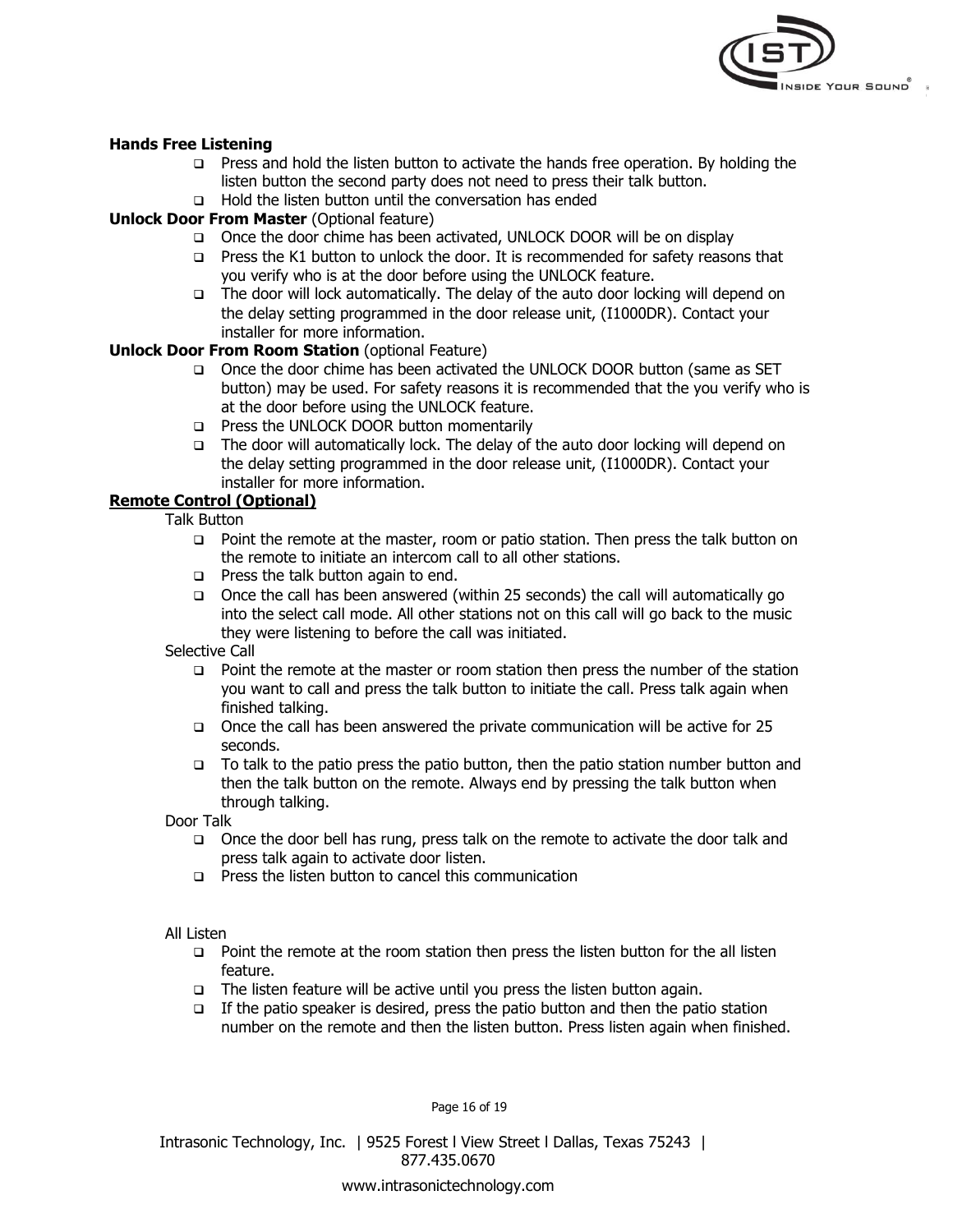

# **Remote Control** (continued)

# **Monitor**

- Point the remote at the room station then press the monitor button for all monitor or select a room station by pressing the number of the room station and then monitor.
- $\Box$  Press the monitor button again to cancel room monitoring.
- If the patio station is desired, press the patio button and then the patio station number on the remote and then press the listen button. Press the listen again when finished.

# **Privacy**

- $\Box$  Point the remote at the room station, master or patio and press the privacy button.
- $\Box$  Press the privacy button again to cancel the privacy mode.

# **Radio Presets**

 $\Box$  Point the remote at the room station, master or patio and press the preset button  $+$  or  $-$  to change the preset radio stations.

## **Clear**

 Point the remote at the room station, master or patio and press the clear button to clear the room number selected

# **Music Volume Up/Down**

 Point the remote at the room station, master or patio and press either the button volume + to raise the music volume or the button volume – to lower the music volume.

# **Intercom Volume**

 Point the remote at the master or room station and press the listen button. Then press the button volume  $+$  to raise the intercom volume or the button volume  $$ to lower the intercom button. When finished setting the intercom volume press the listen button again and the room station will return to the pre-selected music.

# **Source**

 Point the remote at the room station and press either the FM, AM, Line In or Local buttons to select the source.

# **Mute**

- Point the remote at the room station and press the mute button to activate the mute feature.
- **Press the mute button a second time to cancel the mute function**

# **Unlock the Door**

□ Once the door bell has been rung, point the remote at the room station. For safety reasons it is recommended that you verify who is at the door before unlocking the door. To unlock the door simply press the unlock button on the remote.

Page 17 of 19

Intrasonic Technology, Inc. | 9525 Forest l View Street l Dallas, Texas 75243 | 877.435.0670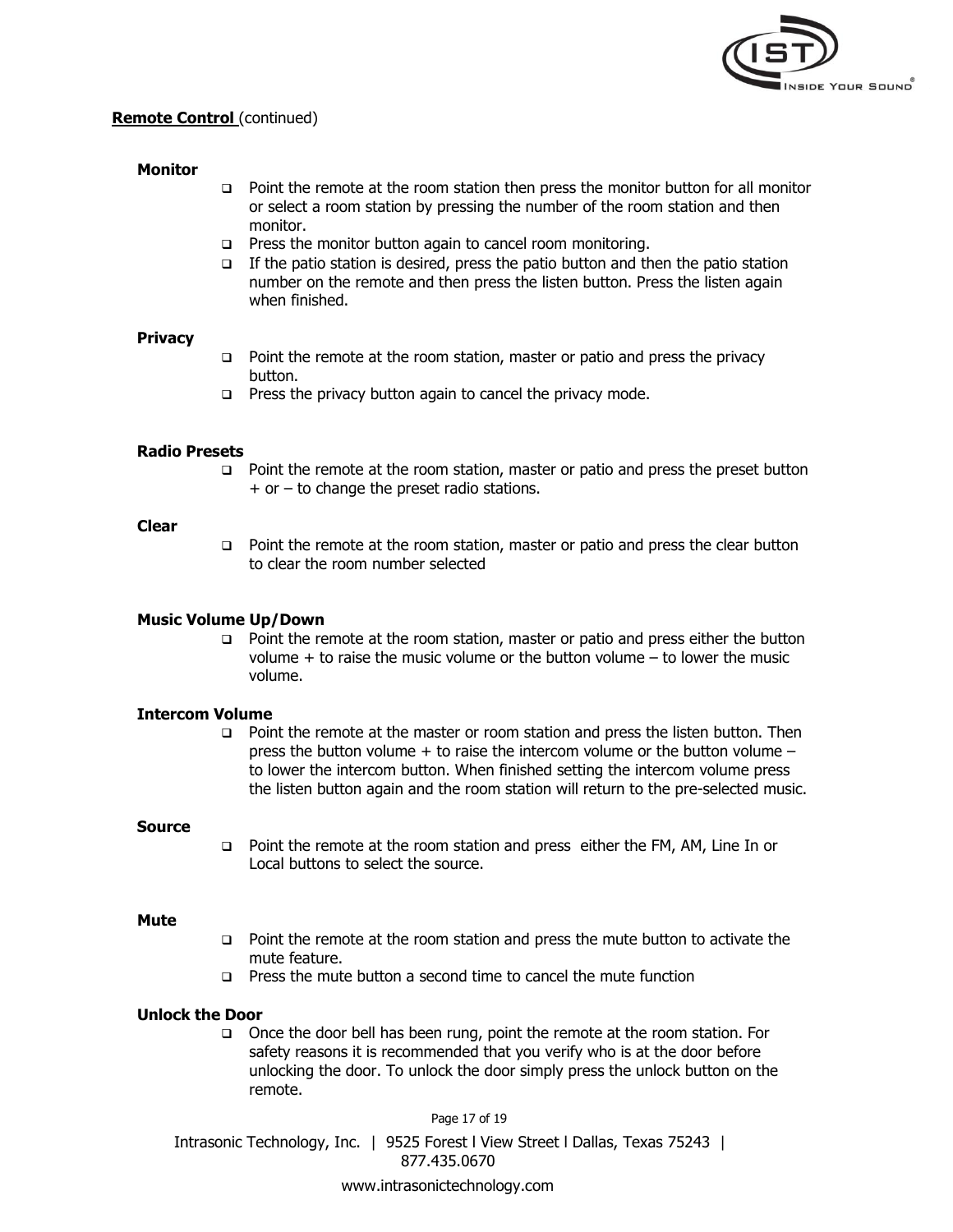

# **Trouble Shooting Tips and Questions**

| Problem or Question                                                                                                         | Solution                                                                                                                                                                                                                                                                                                                                                                                                                                                                                                                                                      |
|-----------------------------------------------------------------------------------------------------------------------------|---------------------------------------------------------------------------------------------------------------------------------------------------------------------------------------------------------------------------------------------------------------------------------------------------------------------------------------------------------------------------------------------------------------------------------------------------------------------------------------------------------------------------------------------------------------|
| Can not hear music at room stations                                                                                         | Volume controls operate independently. Make sure to adjust the<br>volume for each source                                                                                                                                                                                                                                                                                                                                                                                                                                                                      |
|                                                                                                                             | Check to see if the mode setting at the master is set for intercom only<br>or monitor/off                                                                                                                                                                                                                                                                                                                                                                                                                                                                     |
| Can not hear room intercom                                                                                                  | Volume controls operate independently. Make sure to adjust the<br>intercom volume for each station                                                                                                                                                                                                                                                                                                                                                                                                                                                            |
|                                                                                                                             | Check to see if the mode settings at the master are set to music only<br>or monitor/off                                                                                                                                                                                                                                                                                                                                                                                                                                                                       |
|                                                                                                                             | Volume controls operate independently. Make sure to adjust the<br>volume for each room station and source.                                                                                                                                                                                                                                                                                                                                                                                                                                                    |
| Where do I put my hand held music player at<br>the room station?                                                            | A hand held music player bracket is sold separately. Contact your<br>installer or Intrasonic Technology for more information                                                                                                                                                                                                                                                                                                                                                                                                                                  |
| Can I charge my hand held music player?                                                                                     | Only at the master can you charge a hand held music player. This is<br>done via the USB or firewire port in the docking station. Note some<br>players may not charge through these ports.                                                                                                                                                                                                                                                                                                                                                                     |
| Can not hear the room station being monitored                                                                               | Volume controls operate independently. Make sure to adjust the<br>intercom volume for each station<br>Make sure privacy control is not active                                                                                                                                                                                                                                                                                                                                                                                                                 |
| Where do I plug in my hand held music player at<br>the room station?                                                        | At every room and patio station, on the bottom, there is a 3.5mm jack.<br>Simply plug a 3.5mm cable (supplied with Master) into the jack and<br>plug the other end of this cable into the headphone jack on your music<br>device                                                                                                                                                                                                                                                                                                                              |
| Can not hear my hand held music player                                                                                      | Make sure you have LOCL (local) selected as the music source at the<br>station you are attempting to connect your hand held device.                                                                                                                                                                                                                                                                                                                                                                                                                           |
|                                                                                                                             | Volume controls operate independently. Make sure to adjust the<br>volume for each music source at the station.                                                                                                                                                                                                                                                                                                                                                                                                                                                |
| How do I monitor a baby's room?                                                                                             | Using the remote control or master, select to room number you wish<br>to monitor and then press monitor. See "MONITOR" under remote<br>control section.<br>Using the remote, press monitor or select room number                                                                                                                                                                                                                                                                                                                                              |
| What happens if the power goes off?                                                                                         | Like most electronic devices, when the power is off the equipment will<br>not operate. The I1000M has a battery backup that should keep the<br>owner selected settings during most power outages.                                                                                                                                                                                                                                                                                                                                                             |
| Where is the battery backup and how do I<br>replace it?                                                                     | The battery backup is located behind the master front panel. Simply<br>loosen the three screws on the bottom of the master face plate and<br>pull the face plate off. In the upper right hand corner there is a square<br>cover with a single screw. Remove this screw and remove the battery<br>behind it. Watch the battery polarity and put the new battery in using<br>the same direction as the old battery. The battery number for<br>replacement is CR2032. After replacement remount the master face<br>plate and tighten the 3 screws on the bottom. |
| I cannot hear my MP3 player or other music<br>source that is plugged into the master docking<br>station throughout the home | The master docking station is a local source playing at the master<br>only. To distribute music throughout the entire system, the music<br>source must be plugged into the auxiliary input wall pale.                                                                                                                                                                                                                                                                                                                                                         |

Page 18 of 19

Intrasonic Technology, Inc. | 9525 Forest l View Street l Dallas, Texas 75243 | 877.435.0670